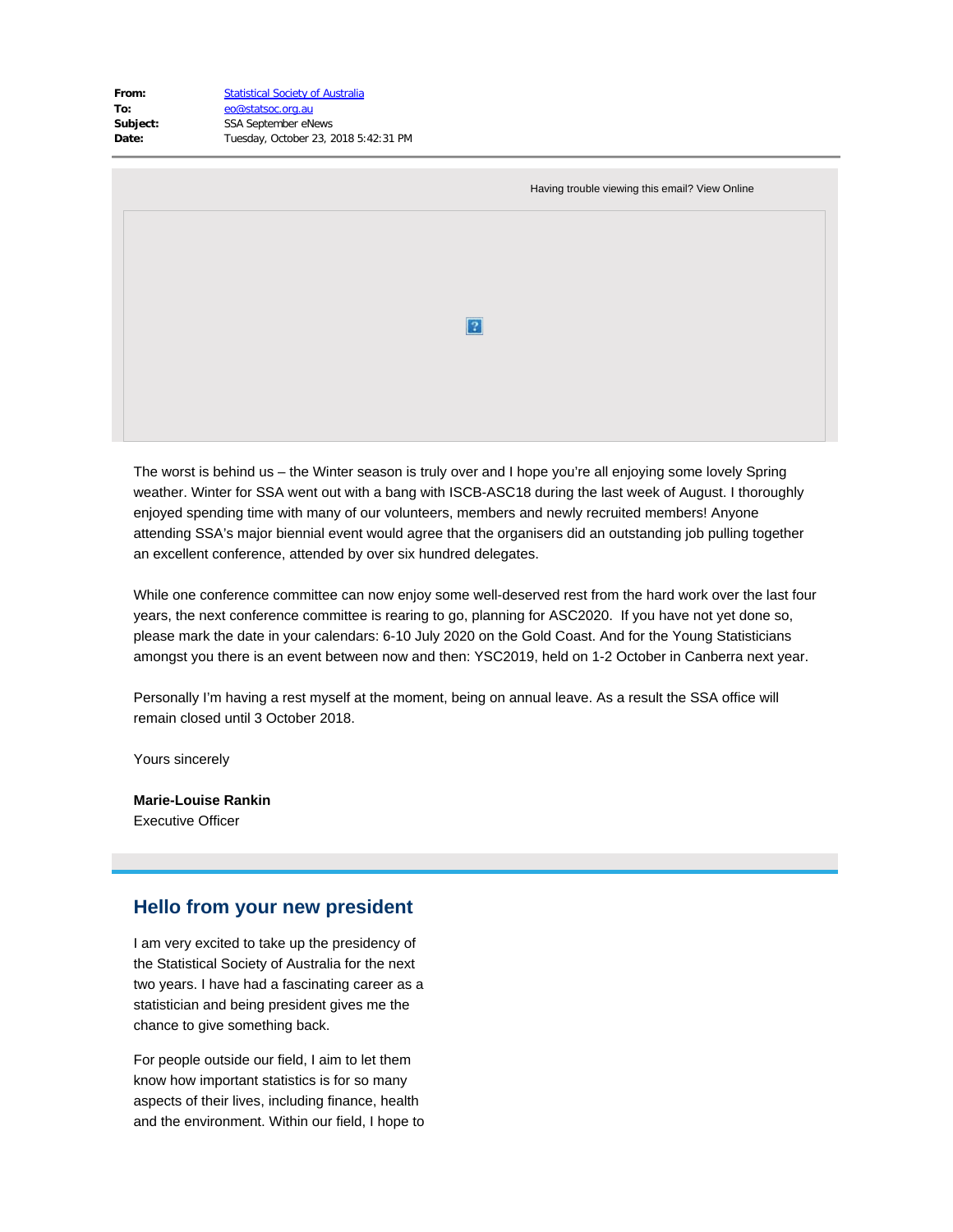engage with all statisticians and show them that the society is a vibrant and rewarding place to be. Of course I will do all this with the fantastic support of our executive.

Last week was a great start to my two years, as it coincided with the biannual conference. It was a jampacked four days of interesting presentations, useful discussions and social events. I met a lot of members and spoke about some of the exciting future changes we have in the pipeline. I really value hearing from members, and if you ever want to discuss something about the society or statistics, then please get in touch, email [a.barnett@qut.edu.au](mailto:a.barnett@qut.edu.au), phone 07 3138 6010.

#### **Adrian Barnett**

President

### **Member News**

Congratulations to Louise Ryan on having been awarded the Pitman Medal 2018! [Read more here.](https://www.vision6.com.au/ch/43209/1grzw/2599564/edAr4plbRimtif61_KVP18N8GqVJ1cdwQSgz0M4R.pdf)

Congratulations to Peter Howley on having been awarded the SSA Service Award 2018.

# **South Australian Branch July Meeting** Weighted gene co-expression network meta-analysis

For the SA Branch's July meeting Max Moldovan from the South Australian Health and Medical Research Institute (SAHMRI) spoke about the application of weighted gene co-expression network analysis (WGCNA), a common tool for the detection of co-expressed gene groups. Max proposed meta-analysis of RNA-seq datasets within WGCNA as a way of overcoming problems associated with insufficient sample sizes of RNAseq datasets. He illustrated numerically the gain in co-expression estimates precision from combining several datasets within the WGCNA framework.

**[Read more](https://www.vision6.com.au/ch/43209/1grzw/2599565/edAr4plbRimtif61_KVPkImMf.kg7dXatNpKSUo3-1.html)**

**Joint SSA Victorian Branch and Biostatistics & Bioinformatics**

**Name change for the SSA Biostatistics Section**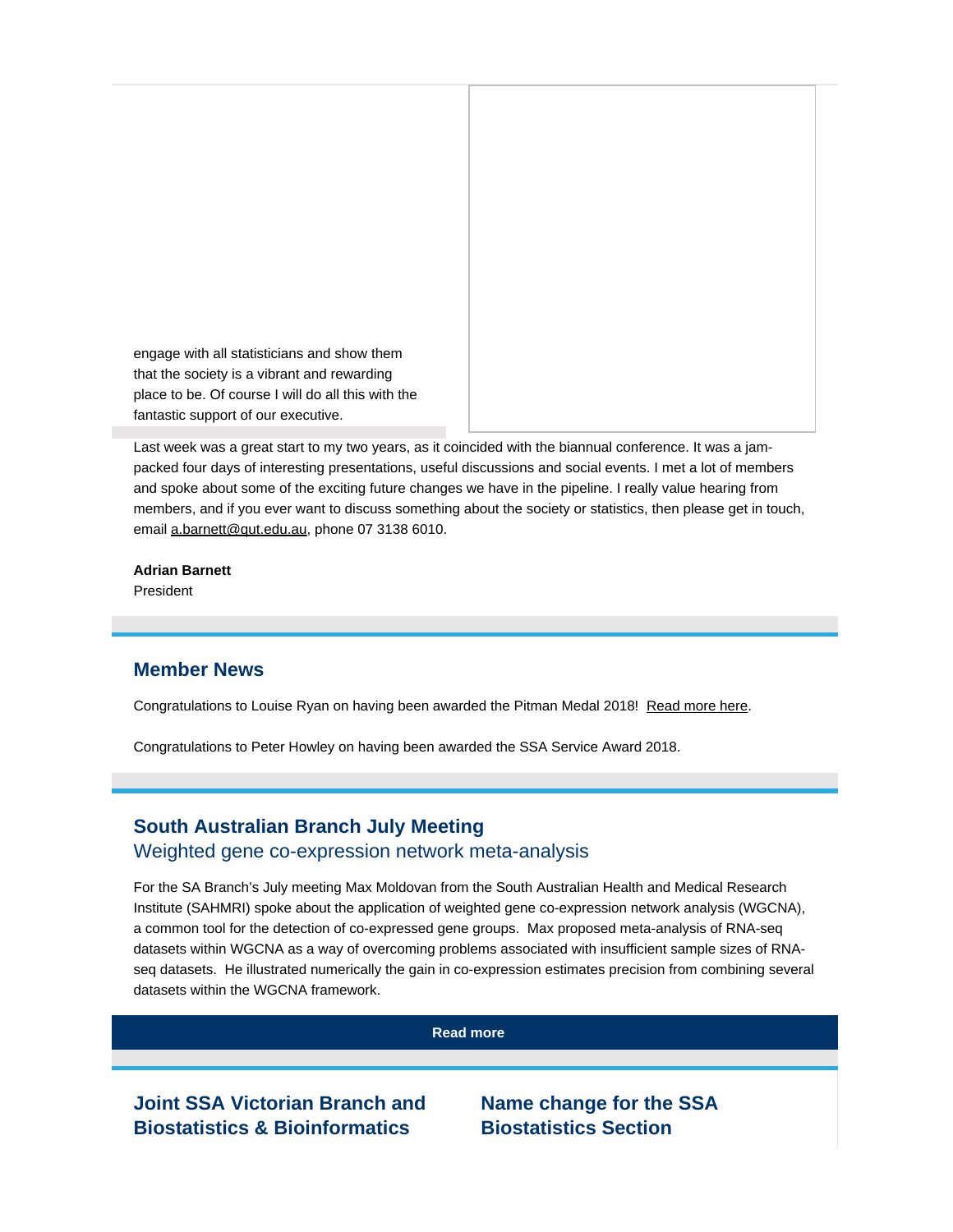# **Section Event: Biostatistics Bonanza!**

On Thursday August 23, three international rising stars in biostatistical research - Valentijn de Jong (Netherlands), Jennifer Thompson (UK) and Simon White (UK) – visited us in Melbourne to showcase their work at the monthly Victorian Branch meeting. Held at the University of Melbourne, this was a joint event with the SSA Biostatistics and Bioinformatics Section.

The SSA Biostatistics Section aims to be actively involved in both biostatistics and bioinformatics activities in Australia, engaging in the promotion and conception of events such as seminars, workshops, and available job opportunities that span across both fields. To reflect this practice, we have recently been endorsed a name change from the SSA Biostatistics Section to the SSA Biostatistics and Bioinformatics Section.

[Read more](https://www.vision6.com.au/ch/43209/1grzw/2599593/edAr4plbRimtif61_KVPJ5Ueb4MfhT7YCIkutAQW-1.html) **Read more** Read more

## **Superstars of STEM – Applications close 23 September 2018!**

Applications are still open for the next round of Science and Technology Australia's Superstars of STEM! Eligibility requirements, application guidelines, expectations for participants and much more information have been uploaded to the STA website, so we encourage you to check it out using the link below.

**[Find out more](https://www.vision6.com.au/ch/43209/1grzw/2599594/edAr4plbRimtif61_KVPGfI3haqfHfkARkFcg2J3-1.html)**

### **Ranked Set Sampling Symposium in Adelaide**

A symposium titled "Ranked Set Sampling: translating the theory to applications in agriculture and natural sciences" will be held at the Waite campus of the University of Adelaide on 27-28 September 2018. The SA Branch is providing partial sponsorship for the event's invited speakers.

Professor Amer Al-Omari (Al al-Bayt University, Jordan), one of the symposium's invited speakers, will be presenting the talk for the September meeting of the SA Branch on 26 September.

#### **[Symposium details](https://www.vision6.com.au/ch/43209/1grzw/2599597/edAr4plbRimtif61_KVPwnE5sqTzYINoWMcXAOva-1.html)**

### **WA Young Statisticians Workshop**

The 10th Western Australian Young Statisticians' Workshop will be held on the Wednesday 26th of September 2018 starting at 10:00am. This event is aimed at supporting young statisticians and students who are interested in pursuing a career in statistics. It provides fantastic networking opportunities.

University students and graduates in the early years of their statistics career are particularly encouraged to attend.

For more details, click the link below. To book your seat, visit [trybooking](https://www.vision6.com.au/ch/43209/1grzw/2599598/edAr4plbRimtif61_KVP2i60AGkDBVzYpzBii0XQ.html).

**[Find out more](https://www.vision6.com.au/ch/43209/1grzw/2599599/edAr4plbRimtif61_KVP1MHjeYtBdf4f5FsKULpN-1.pdf)**